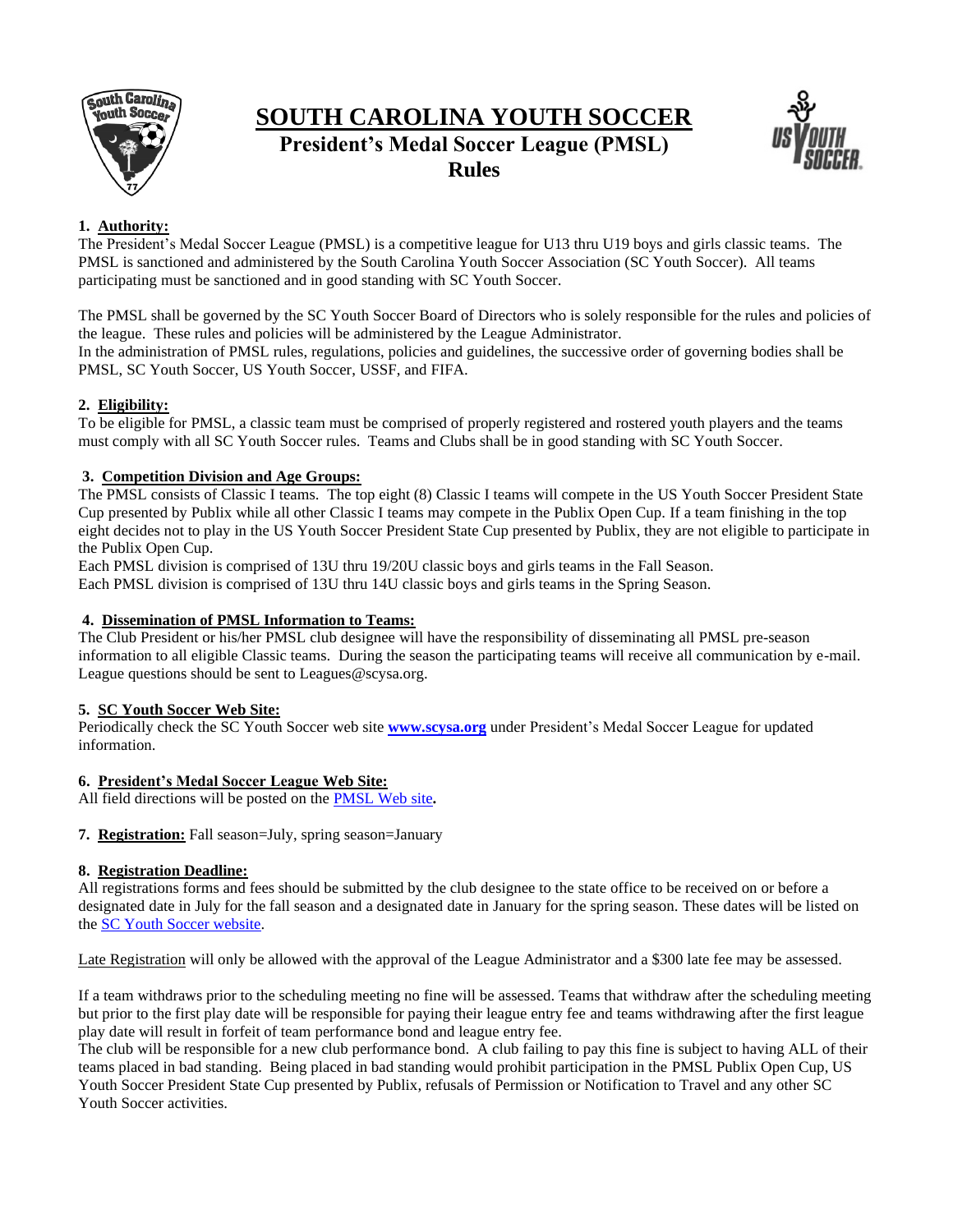### **9. Fees Payable per Season:**

Registration Fees: go to the scysa.org website for the current team fees per team (includes field rental, referee assignor fee and league expenses)

Club Performance Bond: Varies depending on number of teams registered –see item #10 – will be invoiced as necessary Team Performance Bond: \$500.00 per team – see item #11 - invoiced if a fine is assessed Referee Fees: Varies – see item #12

# **10. Club Performance Bond:**

Each club sponsoring a PMSL team is required to submit a Club Performance Bond.

| The fee for this is: | $1 - 5$ | teams $= $500$ |
|----------------------|---------|----------------|
|                      | 6-10    | teams $= $600$ |
|                      | $11 +$  | teams $= $750$ |

If a fine is assessed to a club bond, the club will be required to submit the correct monies to meet the fee requirement by the designated date or the full amount of the bond check will be invoiced.

### **11. Team Performance Bond:**

If a fine is assessed to a team bond, the team will be required to submit the correct monies to meet the fee requirements by the designated date or the full amount of the bond will be invoiced. If the bond is forfeited, the team will be responsible for another bond. Teams DO NOT have to submit payment in advance of season start date. Bond forfeitures will be invoiced to the Club with team name and game number listed on invoice.

**12. Referee Fees: (Same in all SC Youth Soccer Districts) Referees do not make change**. Verify referee fees each season by viewing the league page

| Age Division | Referee | A.R. | <b>Total Paid</b> | Per Team |
|--------------|---------|------|-------------------|----------|
| 17/18/19U    | \$60    | \$40 | \$140             | \$70     |
| 15/16U       | \$50    | \$36 | \$122             | \$61     |
| 13/14U       | \$40    | \$30 | \$100             | \$50     |

### **13. Player/Coaches/Club Coach/Manager Passes:**

Each player, coach, assistant coach and manager in the PMSL must have an official US Youth Soccer pass (ID card). The pass shall have the signature of the State Registrar/designee, and a current photograph of the player/coach permanently attached. Players/coaches may not be photographed in hats or headbands. Laminated hard copy player passes or player passes on a pdf file are required. NO pass – NO play. Each team roster must have a coach designated as a head coach while all others are assistant coaches. Any coach within a club who holds a "D" License or higher has the ability to coach one of their club's teams during regular league match without having to be listed on the official South Carolina Youth Soccer team's roster. There may be no more than (4) coaches (including D Licensed coaches) on the player's bench at any one time. The D Licensed coach also has the ability to coach at cup competitions without being listed on the Official South Carolina Youth Soccer team's roster. Manager's names may be included on the SC Youth Soccer Official State Roster and passes issued upon completion of a background check, thus enabling them to be eligible to complete a match in case of a coach ejection when there are no other available rostered coaches.

# **14. Team Rosters:**

All teams playing in the PMSL must have an official SC Youth Soccer state roster signed and sealed by the SC Youth Soccer State Registrar/designee. The roster shall list the team coach, team assistant(s), manager and all team players. For PMSL Classic I teams, a Game Day Roster will be limited to 18 players, including club pass players, for the match. The game day roster is a copy of your Official SC Youth Soccer State Roster with a maximum of 18 players, including club pass players, shown for game day. Any other players listed on the Official SC Youth Soccer State Roster must be marked through if it contains more than 18 players. Those players marked through on the game day roster are allowed on the bench as long as they are not dressed out.

If you would like to REGISTER /ADD, REASSIGN, OR TRANSFER a player/coach to your team, please contact your Club Registrar. Allow 10 days for processing. When the State Registrar/designee has approved the registered, added or transferred player/coach a new roster and pass is issued. A player may not participate in a game until he/she is on the roster and has either a laminated pass with a current photograph or a pass in a pdf file.

### **15. Guest Players:**

Not allowed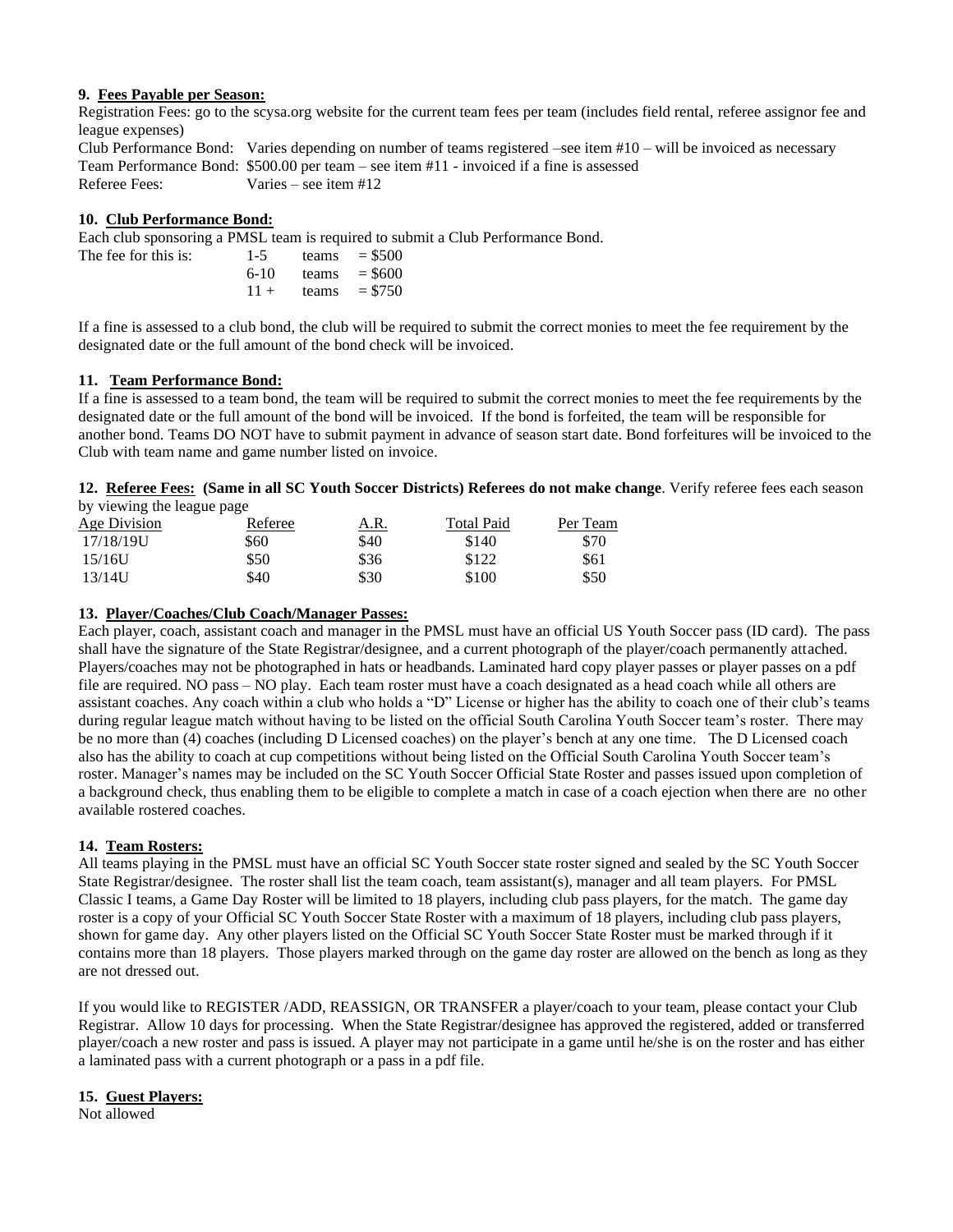# **16. Club Pass Player:**

All teams playing in the PMSL have the ability to allow players to move freely within their own club based on player development needs and specific team needs without additional administrative paperwork. Club Pass players may play: 1) up in level, 2) same level (laterally), or 3) up in team age (not player age) but are limited to 2 games per day and may never play down a level. Club Pass players will be allowed in State Cup play. Maximum of 7club pass players per league match.

# **17. Red Card/Ejection Notice Form:**

All teams participating shall use their Red Card/Ejection Notice form during league play.

- If a Red Card is issued:
	- 1. The South Carolina Youth Soccer Red Card / Ejection Notice must be **completed & submitted within 3 days** of the match in which the ejection occurred.
	- 2. **Submit the Red Card/Ejection Notice to the South Carolina Youth Soccer State Office**. Fax 803-749-4352 or E-mail [scysa@scysa.org](mailto:scysa@scysa.org)
	- 3. **Failure to submit the Red Card / Ejection Notice of the match within 3 days** will result in a \$100 fine.
	- 4. **Any team allowing an ejected player / coach** to participate, prior to serving their suspension, shall forfeit that match, forfeit their team's performance bond or pay a fine of \$200 whichever is greater, and may be deemed ineligible for state cup competition. The coach may also be suspended immediately from ALL South Carolina Youth Soccer activities for no less than one (1) year pending a hearing by South Carolina Youth Soccer.
	- 5. **After a suspension has been served, complete the Red Card/Ejection Notice – "Suspension Served" section and submit to the SC Youth Soccer State Office within 3 days.**
	- 6. **Failure to submit the Red Card/Ejection Notice Suspension Served section** of the match within 3 days will result in a \$100 fine.
	- 7. **If a coach/assistant coach/club coach is ejected the same guidelines as above apply, in addition the team will also incur a \$200 penalty.** A \$200 payment must be submitted before the team can play their next scheduled league match. If the \$200 payment is not received before the next scheduled match, the entire (\$500) Team Performance Bond will be invoiced.
	- 8. If a spectator is asked to leave by the referee through the coach and the spectator refuses, then the coach will be ejected. The coach is responsible for his spectators and can be cautioned or ejected for the conduct of his spectators.

# **Red Card Player or Ejected Coach:**

- 1. **First Red Card / ejection suspension -** the individual is suspended for the remainder of the current match and their next scheduled match or matches.
- 2. Receiving a *second red card / ejection* during a tracking period\* requires a mandatory minimum two match suspension which shall be served in the next two scheduled matches.
- 3. Receiving a *third red card / ejection* during a tracking period\*, the individual will be suspended immediately *for 10 months from all SCYSA activities* pending a hearing by South Carolina Youth Soccer.
- 4. All Violent Conduct ejections require a mandatory minimum two match suspension.
- 5. Red Card / ejection **suspensions are to be served in the "competition" in which they were assigned.** However, a suspension assigned in:
	- a league can not be served in another league unless a player transfers. (Ex. SCSCL suspensions cannot be served in a Premier League match.)
	- the last league match, (not served during that league play), shall be served in the next scheduled league or state cup match, whichever comes first.
	- the last tournament match, (not served during that tournament), shall be served in the next scheduled league, cup match, or Regional/National competition whichever comes first.
- 6. **Any league or tournament suspensions not served** from August 1 through July 31 will carry over to the first scheduled league match or matches of the next tracking period\*. (No matter which club he/she played/is playing for.)
- 7. **Any cup, regional or national championship competition suspensions not served** will carry over to the player's first scheduled league match or matches, and their first cup match or matches.
- Note; Fall tracking period is August 1 through January 1; spring tracking period is February 1 through July 31.

PMSL may add additional penalties to those involved for violent conduct or other infractions should the League Administrator deem necessary.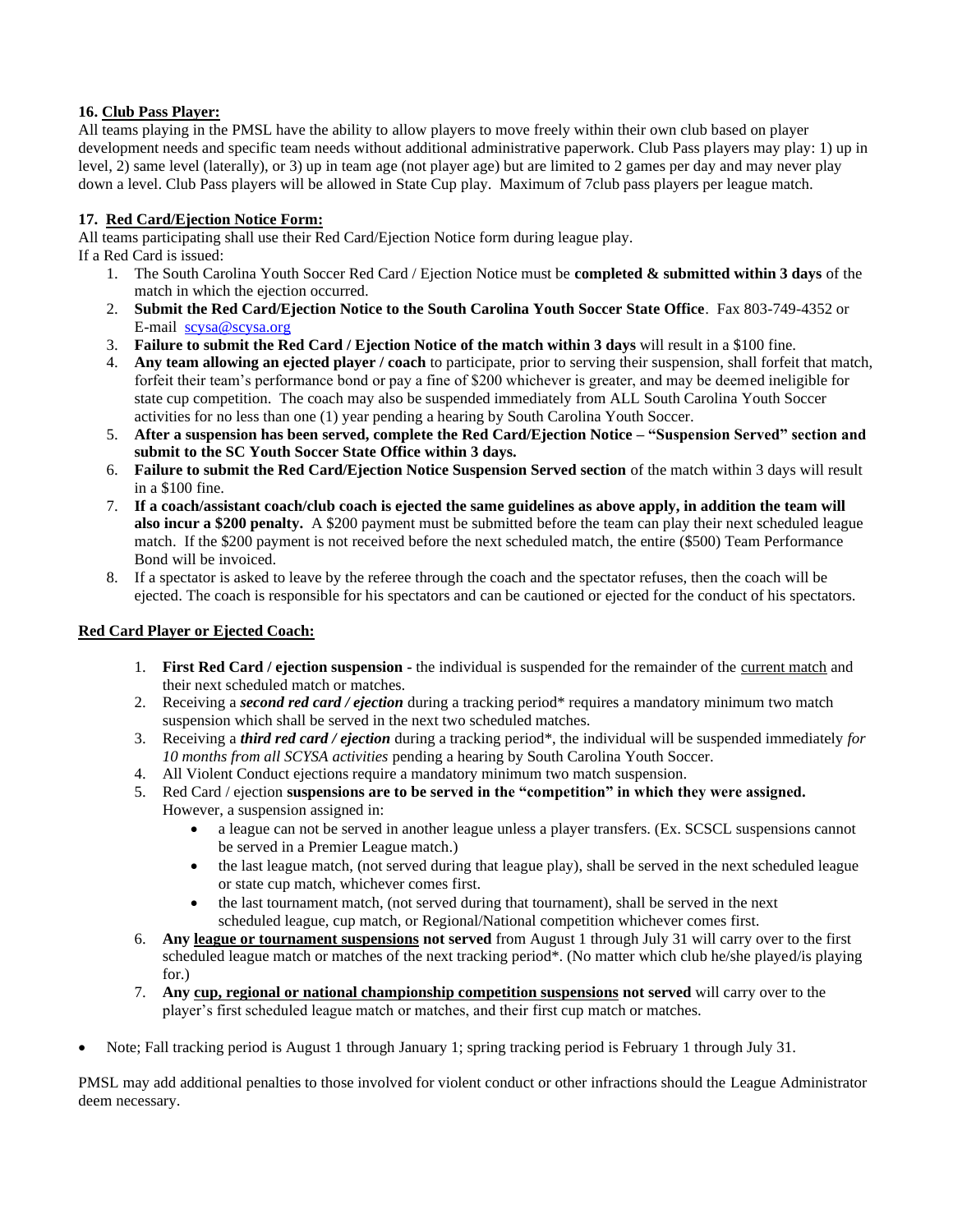Failure to submit the Red Card / Ejection Notice of the match within 3 days will result in a \$100 fine. Any team allowing an ejected player / coach to participate, prior to serving their suspension, shall forfeit that match, forfeit their team's performance bond or pay a fine of \$200 whichever is greater, and may be deemed ineligible for state

# **18. Medical Release Forms:**

In case of injury, this form is usually required by a hospital to expedite treatment of the injured player. Please be aware of any medications to which the player may be allergic.

# **19. Player Equipment and Uniforms:**

All teams shall wear matching uniforms consisting of jersey, shorts and socks. Every field player shall have a unique and identifiable number attached to his/her jersey. These numbers must be uniform and cannot be created by using tape to alter. Additional garments may be worn to protect against the elements, but all players must present a uniform appearance and all extra clothing is subject to the approval of the referee. Socks must be pulled up over each player's shin guards and all shirts must be tucked in at the start of each half of play. No jewelry of any type may be worn during a match under any circumstances.

All players including the goalkeeper must wear shin guards during the duration of all matches. Additional equipment or clothing worn to reduce the chance of injury or to protect existing injuries shall be used only with the approval of the referee. The referee is the judge of whether player equipment, casts, or protective or other assistant devices shall be allowed as prescribed in the FIFA Laws of the Game. In general, hard casts will be allowed only if they are (a) wrapped in their entirety with a half inch of foam or other cushioning material and (b) are, in the opinion of the referee, safe. At the first indication that a player with a cast or other protective device is using it in an unsafe manner, or to gain an advantage, the player shall be removed from the match. The player may not return for the duration of the match or until the cast or device has been removed.

Should the referee in any match determine that the equipment worn by a player does not meet the FIFA criteria as documented for non-dangerous player equipment, and prevents the player from match participation, that referee shall be required to submit a written report to the league administrator detailing the reason (s) for the decision.

# **20. Fields:**

Each club is required to provide, without restriction, a minimum of two fields, appropriately sized based on the below chart:

| Age Division    | Recommended Min. Field Size | Recommended Max. Field Size |
|-----------------|-----------------------------|-----------------------------|
| 15/16/16/18/19U | 65 x 110                    | 70 x 120                    |
| 13/14U          | 65 x 110                    | 70 x 115                    |

4:1 ratio – usage of one field per 4 teams registered

Example: If a club submits 17/16/15/14 and 13U teams, then two fields must be reserved for PMSL matches. 15U and up will use one field and the other field for 13U/14U. PMSL would prefer the fields be at the same location

The fields must be available for neutral site matches.

# **21. Referee Assignors:**

The league will have referee assignors in each district.

# **22. Decorum:**

A copy of your Club's Code of Conduct guidelines must be submitted with your applications.

Coaches are responsible for the behavior of all players, coaches, parents, and spectators associated with their team. Coaches and their players shall be located on the opposite side of the field from the parents and fans. The only persons allowed on the team bench during a SC Youth Soccer league match are those players, coaches and managers listed on the approved Official SC Youth Soccer Roster and coaches with a DOC/club coach pass, with a maximum of four (4) coach/assistant coaches/DOC/club coaches/managers. All players, coaches, DOC's, club coaches and manager shall have approved SC Youth Soccer player/coach/DOC/club coach/manager passes and must be checked in at the field before being allowed on the bench.

The only exception to this rule shall be:

- Any medical emergency requiring additional assistance, and
- During half-time visitors may approach the team bench with approval of the coach.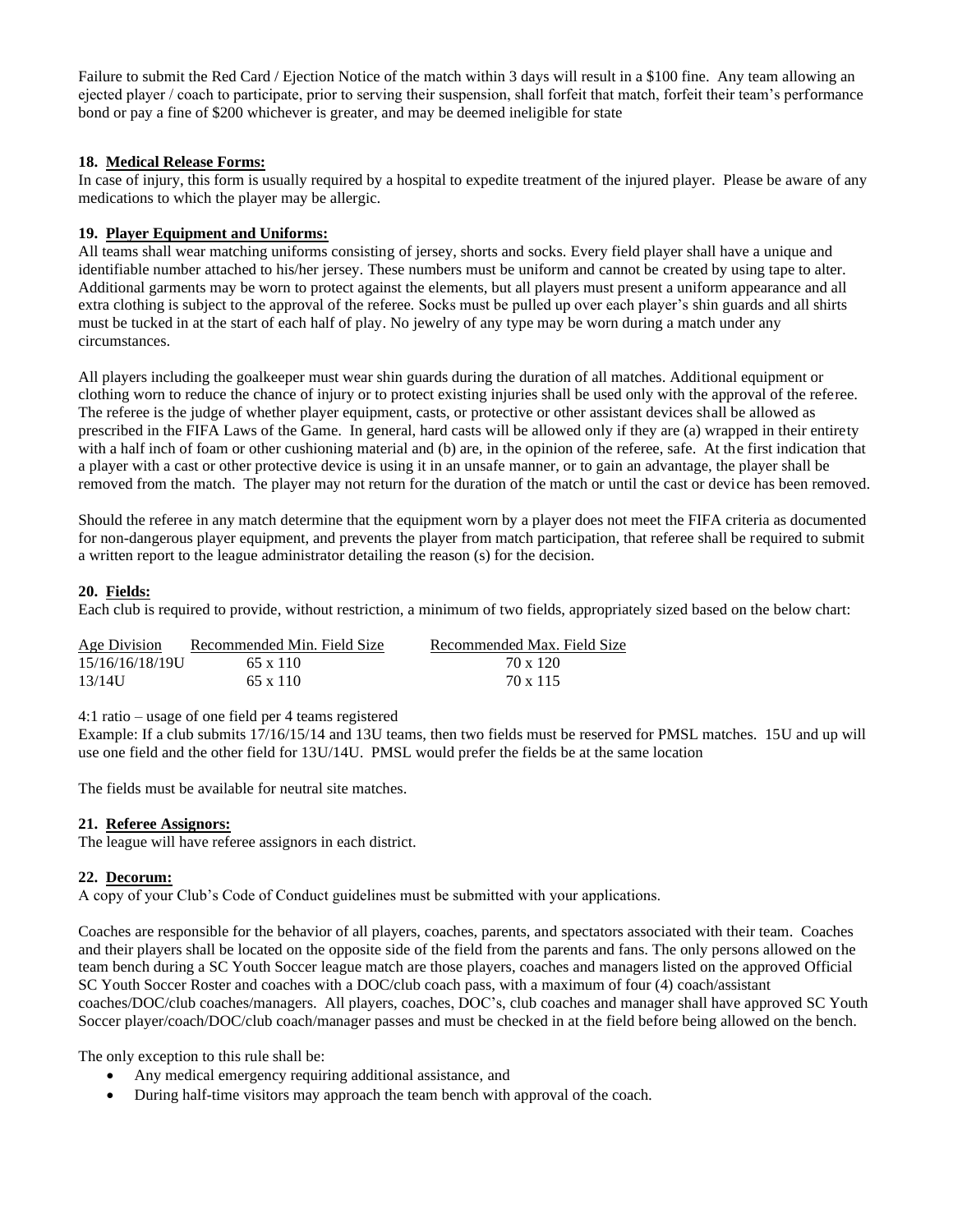# **23. Schedule:**

The PMSL will make every effort to schedule between 7-12 games for each team per season. The schedule listed on the PMSL web page is the OFFICIAL schedule.

Rescheduling of matches is the sole discretion of the league administrator. Teams may not reschedule or cancel scheduled matches. Both teams will be fined and forfeit their match. Disciplinary action may also be taken by the League Administrator.

SC Youth Soccer requires teams to play a minimum of three (3) scheduled Classic I league games to qualify for the US Youth Soccer Presidents State Cup presented by Publix.

Any club with two or more teams in any division with a qualifying event (State Cup/PMC) are required to have their teams face off before the season mid-point to avoid any impropriety or appearance of manipulating the standings in the division in their favor. If teams do not face off by mid-season, then no score or points may be awarded to either team.

### **FORMAT FOR THE US YOUTH SOCCER PRESIDENTS STATE CUP AND THE OPEN CUP**

#### **24. PMSL Classic I and PMSL Classic II**

a. The US Youth Soccer Presidents State Cup is open to any PMSL teams that qualify by being in the top eight in the division. Any team that does not qualify for the US Youth Soccer Presidents State Cup presented by Publix should apply for the Publix Open & Rec Cup.

### **PMSL League Format (less than 14 teams in age bracket):**

Teams will be placed in one division if there are 13 teams or less. To qualify for the US Youth Soccer Presidents State Cup presented by Publix, your team must be in the top eight in the final standings at the end of the season. For the US Youth Soccer Presidents State Cup presented by Publix only an even number of teams will be accepted to form divisions for the Cup.

4 teams accepted - One division playing a round robin. (#1, #2, #3, #4) 6 teams accepted - Two groups of three teams. Each team will play three games with one game being a crossover game. (Group A is #1, #4, #6 and Group B is #2, #3, #5), crossover games will be #1 vs #5, #4 vs #3, #6 vs #2) 8 teams accepted - Two groups of four teams. Each team will play three games playing every team in there group.

(Group A is #1, #4, #5, #8 and Group B is #2, #3, #6, #7)

### **PMSL League Format (more than 13 teams in age bracket):**

Teams will be placed into two divisions (EAST & WEST) if there are 14 teams or more. To qualify for the Publix President's Medal Cup your team must be in the top four teams in the EAST DIVISION or in the top four teams in the WEST DIVISION in the final standings at the end of the season. The SCYS league administrator will decide the division for each team.

14 teams - Two groups of seven that play each other twice for a total of twelve games.

16 teams - Two groups of eight that play each other once for a total of seven games.

Top four teams from each division will advance to the Publix President's Medal Cup and will be placed as follows for Cup play:

Group A is #1 & #3 (East) and #2 & #4 (West) Group B is #1 & #3 (West) and #2 & #4 (East)

b. The Publix Open & Rec Cup is open to any non -qualifying PMSL I team, all PMSL II teams and all recreation teams.

Divisions and age groups will be determined based on the number of applications that are received.

### **25. Unscheduled Weekends (BYE):**

Each team will be allowed three (3) unscheduled (BYE) weekends. Tournament weekends are included as unscheduled weekends not in addition to allowed three. These dates must be indicated on the Application to Play Registration Form and may NOT be changed.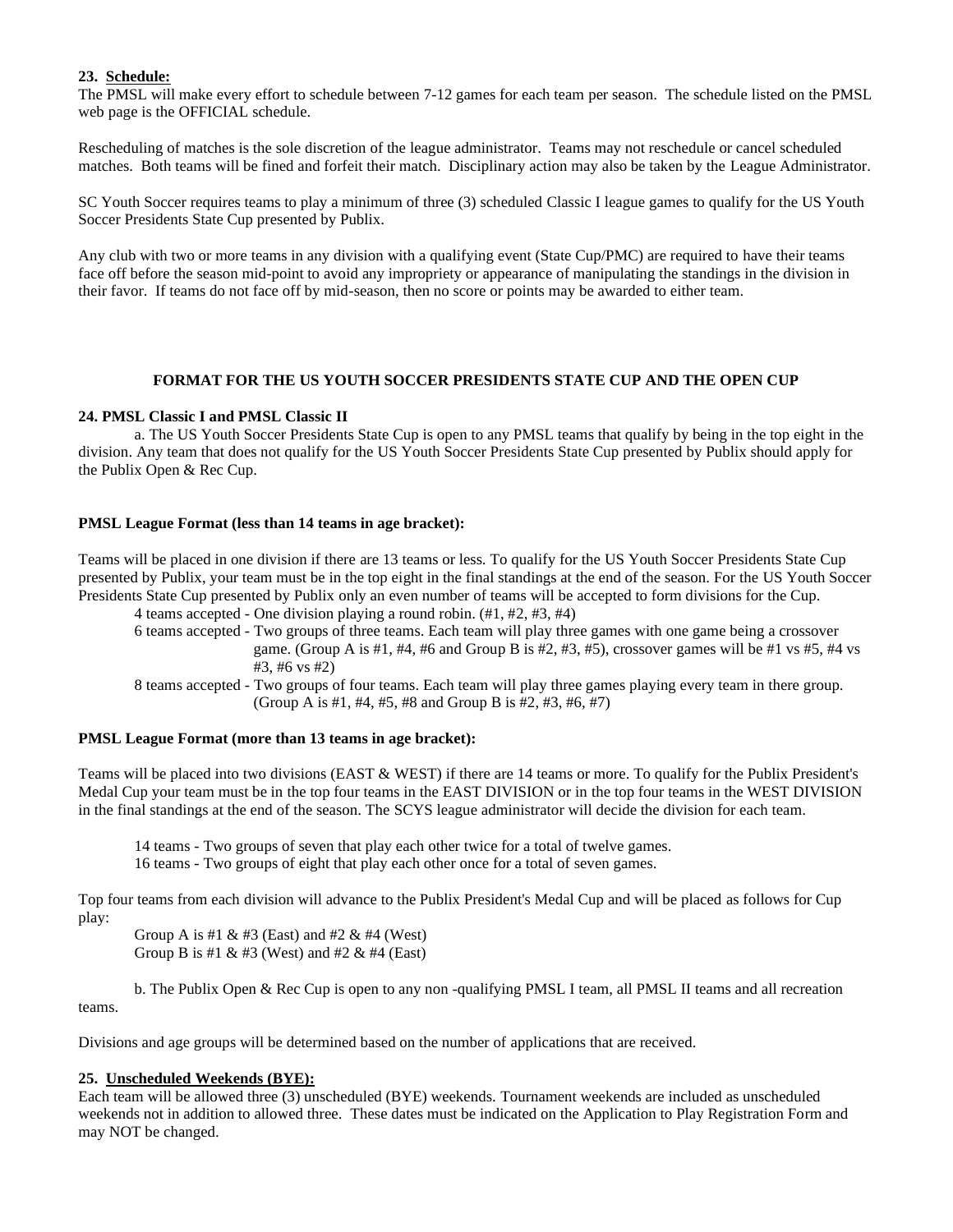# **26. Qualifying Matches:**

Qualifying matches are those scheduled league matches against teams in your own age division. PMSL will schedule you to play all teams within your division at least once. Any qualifying match that is abandoned before halftime due to weather or any other unforeseen occurrence (with the exception below) will be replayed in its entirety. Any match that is abandoned after the first half is complete will be considered a complete game (with the following exception below).

Exception: Any inappropriate behavior by either team causing the referee to abandon the match. Any team or coach that causes a match to be abandoned by their behavior may have the match result entered as a forfeit against the offending team regardless of the score. If both teams' or coaches' behavior causes a match to be abandoned, then no points will be awarded to either team. The decision to accept, replay or forfeit the match will be made by the League Administrator. At the sole discretion of the referee, if the head coach is sent off, another qualified adult (team manager with card or coach from the same club with card) may be allowed to finish coaching a match that would otherwise be abandoned.

Only qualifying matches will be used to determine league standings.

# **27. Non-Qualifying Matches:**

The PMSL may schedule non-qualifying matches with teams outside your age division to complete your schedule. Teams playing up will follow the older teams designated referee pay scale and duration of the match. Abandoned or cancelled nonqualifying matches will not be rescheduled or replayed.

Non-qualifying matches WILL NOT be used to determine league standings.

Red cards or ejections received in a non-qualifying match are required to be reported.

# **28. Grace Periods:**

Teams not ready to play within 10 minutes after the scheduled start time of any match shall forfeit the match.

# **29. Forfeit:**

Once the schedule has been issued, teams that do not play their scheduled games, REGARDLESS OF WHEN THE TEAM INFORMS THE PMSL STATE ADMINISTRATOR OF ITS INTENT TO NOT PLAY, will be invoiced for their \$500.00 team performance bond fee PLUS the entire referee fees for that match. The team will be responsible for another \$500.00 team performance bond fee as deemed necessary.

If a team refuses to play their scheduled matches with no call to the PMSL Administrator, the team will incur penalties, fines and could be suspended from league play.

The League Administrator has the option to waive or alter the fee on a case-by-case basis. If a team contacts the PMSL Administrator by phone and in writing, then it increases that team's chances of paying less monetary penalties. THERE IS NO GUARANTEE THAT CANCELING GAMES EARLY WILL WAIVE OR ALTER YOUR PENALTY. Fines and penalties can be appealed to the League Administrator.

A team that forfeits a game shall have their score recorded as a 0-3 loss with no points, thereby awarding the other team played a 3-0 win and 3 points. The forfeiting team will not receive credit for the game nor will it count for the minimum of three (3) games.

Any team having forfeited two (2) or more games during their current cup season shall be reviewed by the SC Youth Soccer Board of Directors and may be deemed ineligible for cup play.

# **30. Team Cancellation of Scheduled Matches:**

All matches must be played as scheduled. Teams choosing to cancel/not appear for a scheduled match will be invoiced for their team's performance bond, also forfeit the match and pay all appropriate PMSL fees.

# **31. Weather Related Cancellations**:

Canceling games for severe weather is appropriate (lightning, player safety, etc.) but club's cancellation of games due to minimal rain is not acceptable. The Club President or his/her PMSL club designee must contact the PMSL Administrator immediately if the fields are closed due to weather. Contact the appropriate teams that are scheduled to play on your fields. In case of weather related cancellations non-qualified matches may be replaced with qualified matches. Rescheduling of matches is the sole discretion of the league administrator.

# **32. Field Related Cancellations within 24 hours of Game Day:**

This may occur in emergencies only. The PMSL discourages the submission of fields for usage that could result in consistent or unnecessary cancellations of games. If field related cancellations should occur, the host club must contact the PMSL League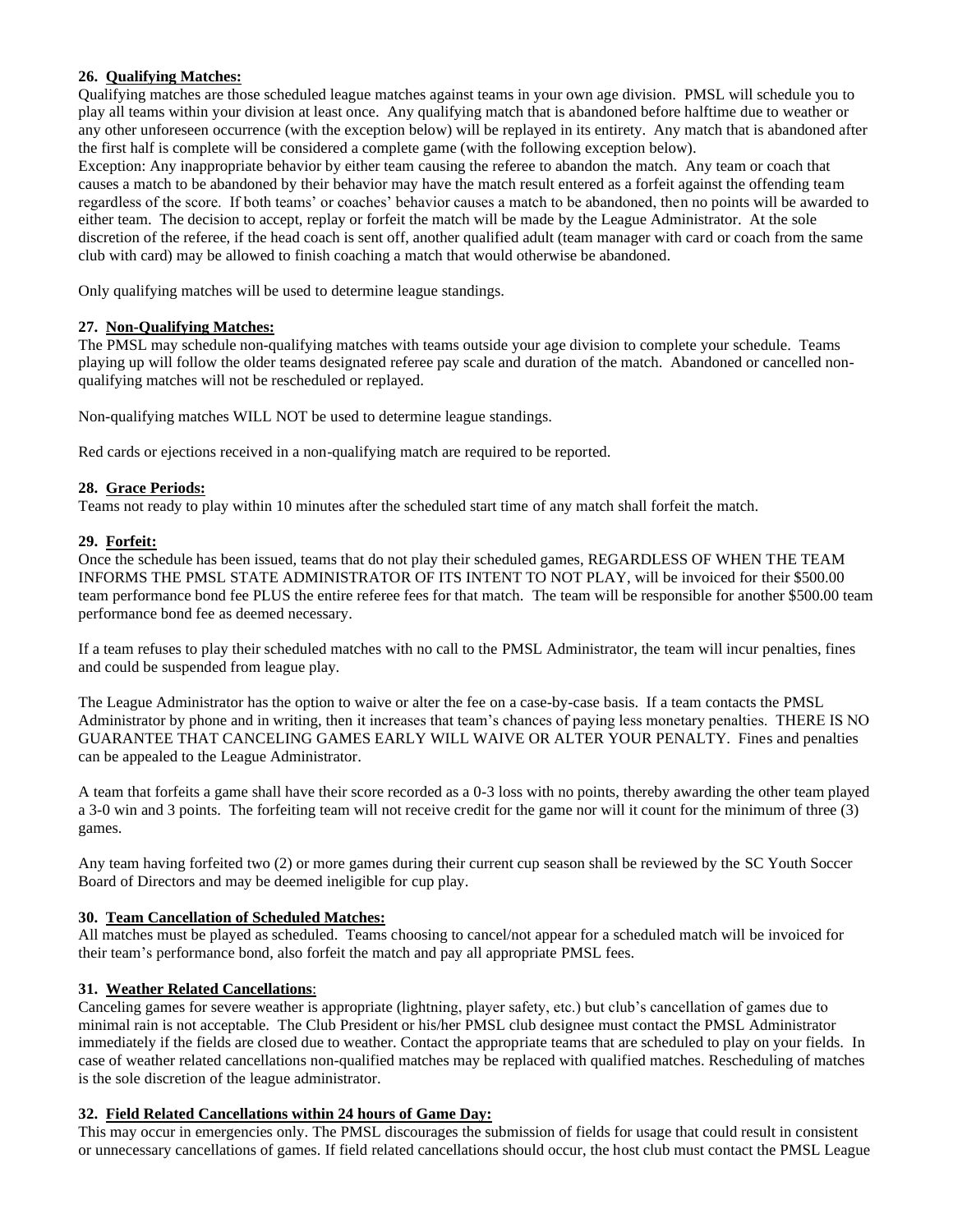Administrator and the local referee assignor IMMEDIATELY. A host club that fails to adequately move games could result in payment of referee fees, removal of future home games, etc. at the discretion of the League Administrator.

Rescheduling of matches is the sole discretion of the league administrator.

### **33. Home Teams:**

The team listed first in each pairing on the schedule is the home team. The home team shall change jerseys and/or socks if, in the opinion of the referee, there is a color conflict.

### **34. Game Ball (Required):**

It is the responsibility of both teams to provide a playable game ball to the referee at the beginning of each match. U13-19 uses a size five (5) game ball.

### **35. Length of Match: (No overtime)**

| Age Division | Minutes/half | Half-time  | <b>Ball Size</b> | Maximum     | Min # of Players       |
|--------------|--------------|------------|------------------|-------------|------------------------|
|              |              |            |                  | Roster Size | To Start/Complete Game |
| 17/18/19U    | 45 minutes   | 10 minutes |                  |             |                        |
| 15/16U       | 40 minutes   | 10minutes  |                  |             |                        |
| $13/14$ U    | 35 minutes   | 10 minutes |                  |             |                        |

### **36. Water Breaks:**

It is the referee's discretion whether a water break will be permitted.

# **37. Rules of Competition:**

All matches will be conducted in accordance with FIFA's "Laws of the Game", consistent with the following additional requirements of US Youth Soccer [Regional President's Cup Rules](http://regioniii.usyouthsoccer.org/assets/926/15/Rules_Approved_August_1_2012_FINAL%20sent%20out%20feb%202013%20New.pdf) and [National President's Cup Policy](http://www.usyouthsoccer.org/assets/1/15/Presidents%20Cup%20Policy%20final.%209.20.12.pdf) and [SC Youth Soccer](http://www.scysa.org/scys_administrative/admin.manual.aspx)  [Administrative](http://www.scysa.org/scys_administrative/admin.manual.aspx) Manual.

### **38. Player Substitutions:**

Unlimited substitutions are allowed. Substitutions may be made on the following stoppages of play;

- Prior to a throw-in your favor
- Prior to a goal kick by either team
- After a goal by either team
- After any injury by either team when the referee stops play (unlimited substitutions)
- At the beginning of the second half
- When the referee stops play to caution a player, only the cautioned player may be substituted prior to the re-start of the game.

### **39. Reporting Your Scores:**

Game reports must be entered online. The person completing the Game Report online will need to enter the score and complete the referee survey; all other information is for your team use.

Please note: There is a Tuesday morning 9:00 am deadline to complete Game Reports.

At the end of the Season there is a Sunday evening 9:00pm deadline to enter Game Reports, so the US Youth Soccer President State Cup presented by Publix scheduling can be completed.

# **40. League Standings:**

Only qualifying matches are used to determine a team's league standings. Three (3) points are awarded for a win, one (1) point for a tie, and zero (0) for a loss. A forfeit will be treated as a loss. A team ready to play whose competitor forfeits shall be awarded a win (3 points). No points will be allowed for any team forfeiting (0 points). In any case, where both teams forfeit, 0 points will be awarded. Wins, losses and forfeits will be determined by the League. The team with the highest point percentage will be ranked number 1 and the second highest points percentage will be ranked number 2 in league standings, and so on.

At season's end, teams will be ranked within the league by their point percentage.

Example: A team plays 10 games with a record of 5-3-2. Five wins for 15 points, three losses for 0 points, and two ties for 2 points = 17 total points, or a .567 points percentage.

17 total points will be divided by the total maximum points 30.

(10 games x 3points = 30 pts.) Winning percentage = .567